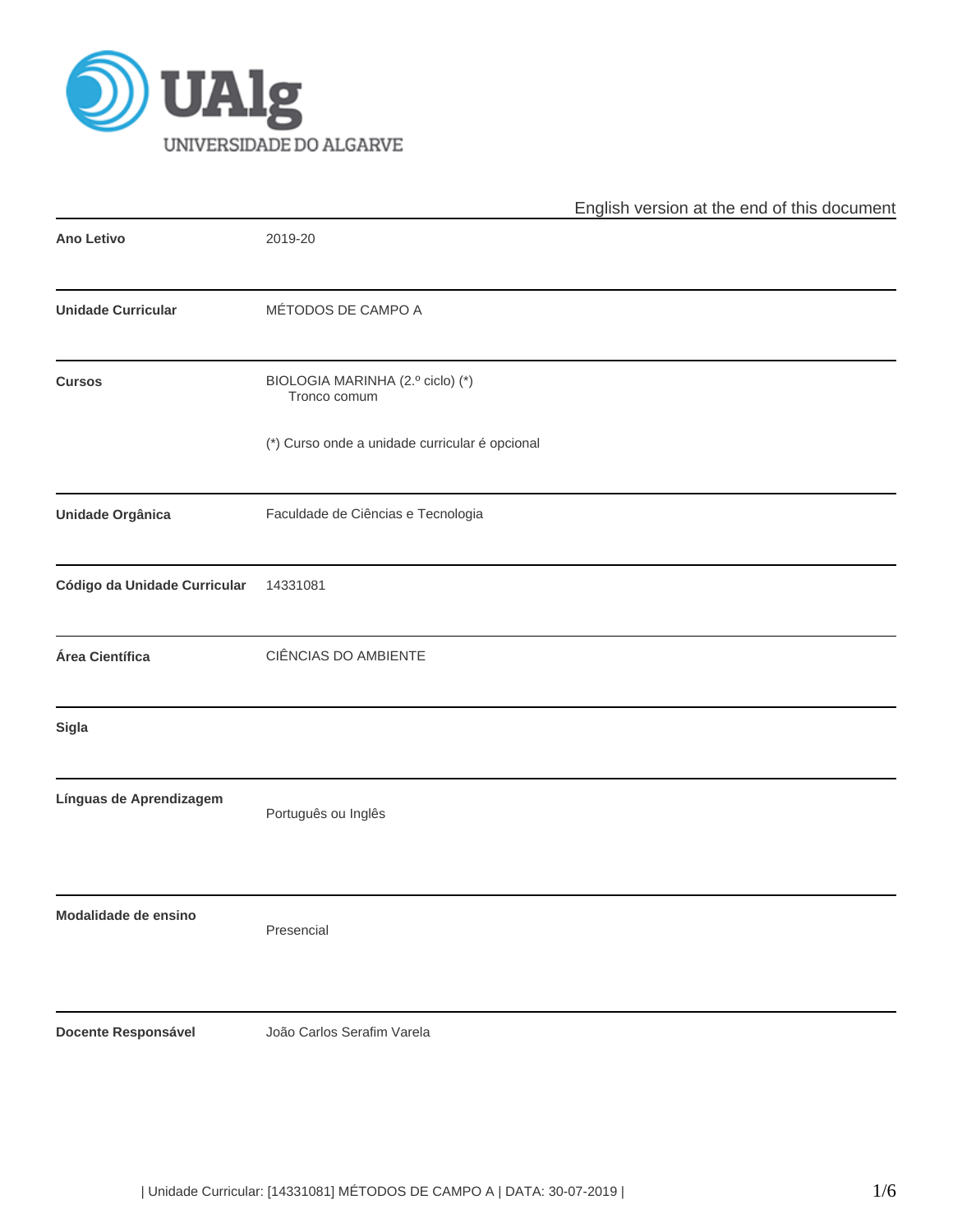

| <b>AIII</b><br>ſIP∖<br>- M | RMP. | $(2TO t*)$<br><b>HORAS DE CONTACTO</b><br>OIAL |
|----------------------------|------|------------------------------------------------|
|----------------------------|------|------------------------------------------------|

\* Para turmas lecionadas conjuntamente, apenas é contabilizada a carga horária de uma delas.

| <b>ANO</b>                | <b>PERIODO DE FUNCIONAMENTO*</b> | <b>HORAS DE CONTACTO</b> | <b>HORAS TOTAIS DE TRABALHO</b> | <b>ECTS</b> |
|---------------------------|----------------------------------|--------------------------|---------------------------------|-------------|
| $2^{\circ}$ .1 $^{\circ}$ | S <sub>1.</sub> S <sub>2</sub>   |                          | N/D                             |             |

\* A-Anual;S-Semestral;Q-Quadrimestral;T-Trimestral

## **Precedências**

Sem precedências

# **Conhecimentos Prévios recomendados**

N/A

## **Objetivos de aprendizagem (conhecimentos, aptidões e competências)**

O objetivo da UC é adquirir experiência em métodos de campo em uma ou mais das seguintes áreas relacionadas: Biologia, Biologia Marinha, Ecologia Marinha, Pescas, Oceanografia e Ciências Ambientais, por meio da participação prática em projetos de investigação.

## **Conteúdos programáticos**

Este curso será projetado para atender aos interesses de alunos individuais ou grupos pequenos de estudantes. Os alunos receberão treino prático em métodos de campo sob a supervisão de investigadores e professores que trabalhem na área científica selecionada pelo aluno.

## **Demonstração da coerência dos conteúdos programáticos com os objetivos de aprendizagem da unidade curricular**

No final, o aluno deverá estar familiarizado e ter uma boa compreensão do método ou métodos de campo utilizados. O aluno deverá entender as aplicações, bem como as limitações dos métodos aprendidos.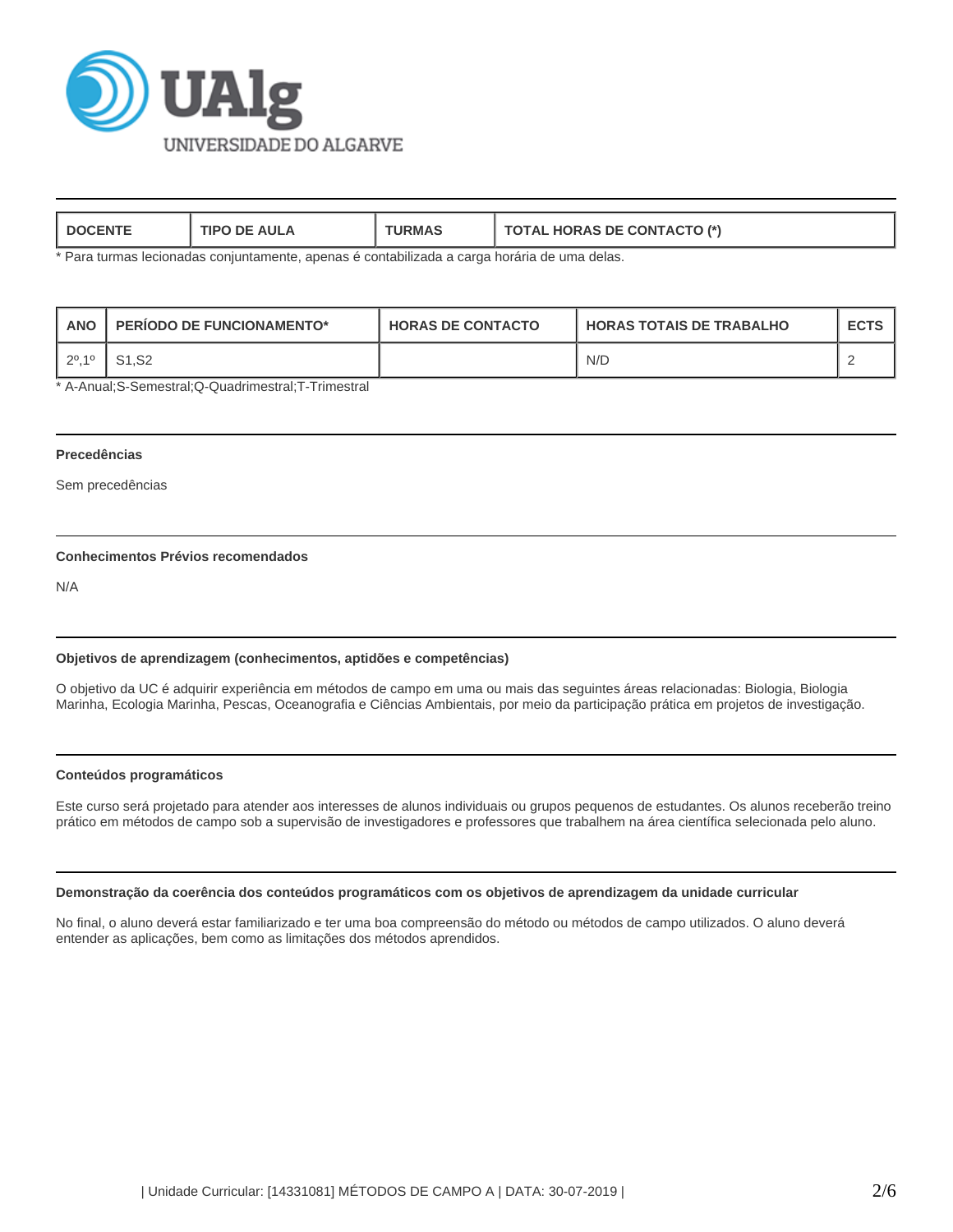

#### **Metodologias de ensino (avaliação incluída)**

Cada aluno será orientado por um professor ou um investigador doutorado, que será responsável pela avaliação final, embora outros investigadores possam atuar como coorientadores. O horário será planeado de acordo com o tipo de trabalho e a disponibilidade dos alunos e orientadores, tendo em mente que o número total de horas de trabalho não pode ser alterado.

A nota final do aluno será calculada em 60% a partir de um relatório escrito e 40% do desempenho prático do aluno durante o horário de trabalho prático. Uma ficha de avaliação será preenchida por cada orientador.

#### **Demonstração da coerência das metodologias de ensino com os objetivos de aprendizagem da unidade curricular**

Este é um curso prático. O objetivo é que os alunos ganhem experiência em investigação real e aprendam novos métodos, sendo integrados em grupos de investigação. Aprenderão as aplicações e limitações de um ou mais métodos. Os alunos serão orientados por docentes e investigadores doutorados, havendo a possibilidade de serem coorientados também por investigadores sem o grau de doutor desde que tenham experiência com o método de campo, a qual deverá ser comprovada pelo orientador principal.

## **Bibliografia principal**

Os orientadores atribuirão literatura apropriada de acordo com o método ou métodos de campo.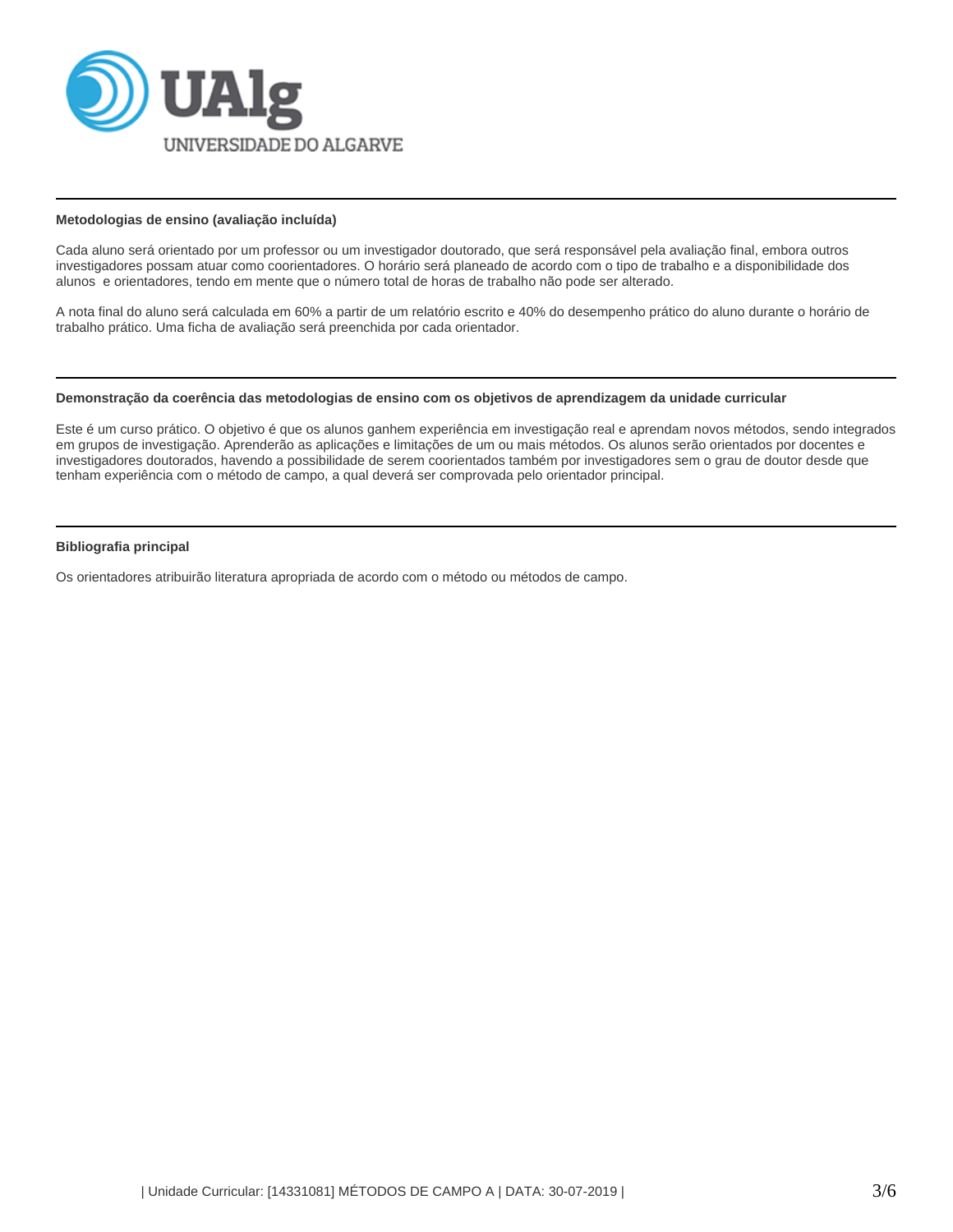

| <b>Academic Year</b>              | 2019-20                                  |             |                |           |  |  |
|-----------------------------------|------------------------------------------|-------------|----------------|-----------|--|--|
| <b>Course unit</b>                | MÉTODOS DE CAMPO A                       |             |                |           |  |  |
| <b>Courses</b>                    | MARINE BIOLOGY (*)<br>Tronco comum       |             |                |           |  |  |
|                                   | (*) Optional course unit for this course |             |                |           |  |  |
| <b>Faculty / School</b>           | FACULTY OF SCIENCES AND TECHNOLOGY       |             |                |           |  |  |
| <b>Main Scientific Area</b>       | CIÊNCIAS DO AMBIENTE                     |             |                |           |  |  |
| Acronym                           |                                          |             |                |           |  |  |
| Language of instruction           | Portuguese or English                    |             |                |           |  |  |
| <b>Teaching/Learning modality</b> | Presential                               |             |                |           |  |  |
| <b>Coordinating teacher</b>       | João Carlos Serafim Varela               |             |                |           |  |  |
| <b>Teaching staff</b>             |                                          | <b>Type</b> | <b>Classes</b> | Hours (*) |  |  |

\* For classes taught jointly, it is only accounted the workload of one.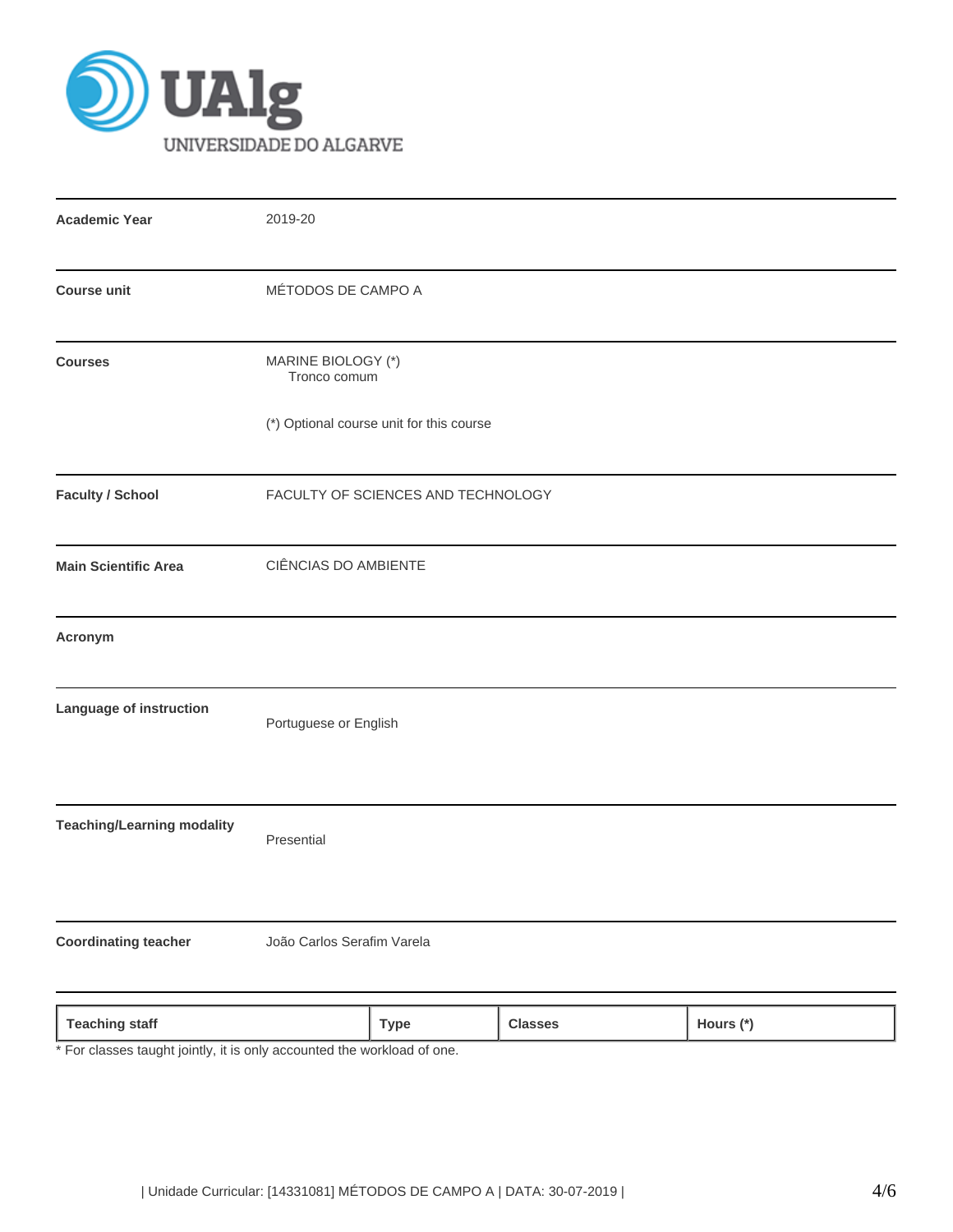

#### **Contact hours**

|                                                                                                                                                         |     |  |  |  |    |  |  | Total |
|---------------------------------------------------------------------------------------------------------------------------------------------------------|-----|--|--|--|----|--|--|-------|
|                                                                                                                                                         | II( |  |  |  | IЮ |  |  | IN/E  |
| - Practical and laboratorial: TC - Field Work: S - Seminar: E - Training: OT - Tutorial: O - Other -<br>Theoretical: TP - Theoretical and practical: PL |     |  |  |  |    |  |  |       |

## **Pre-requisites**

no pre-requisites

## **Prior knowledge and skills**

N/A

## **The students intended learning outcomes (knowledge, skills and competences)**

The objective of this course is to gain experience in field methods in one or more of the following related areas: Biology, Marine Biology, Marine Ecology, Fisheries, Oceanography, and Environmental Sciences, by means of practical participation in research projects.

#### **Syllabus**

This course will be designed to fit the interests of individual students or small groups of students. The students will get practical training in field methods under the supervision of researchers and professors working in the field of study selected by the student.

#### **Demonstration of the syllabus coherence with the curricular unit's learning objectives**

At the end of the training period, the student should be very familiar and have a good understanding of the field method or methods he or she trained in. The student should understand the applications as well as the limitations of the methods learned.

#### **Teaching methodologies (including evaluation)**

Each student will be assigned to one professor or researcher with a PhD degree coordinating the work process during the training period, named as supervisor, who will be responsible for the final evaluation, although other researchers may function as co-supervisors. The training period schedule will be planned according to the type of work and the student and supervisors schedule requirements, keeping in mind that the total number of work hours cannot be changed.

The student´s final grade will be calculated as 60% from a written report and 40% from the student´s practical performance during the hours of practical work. An evaluation form will be filled in by each supervisor.